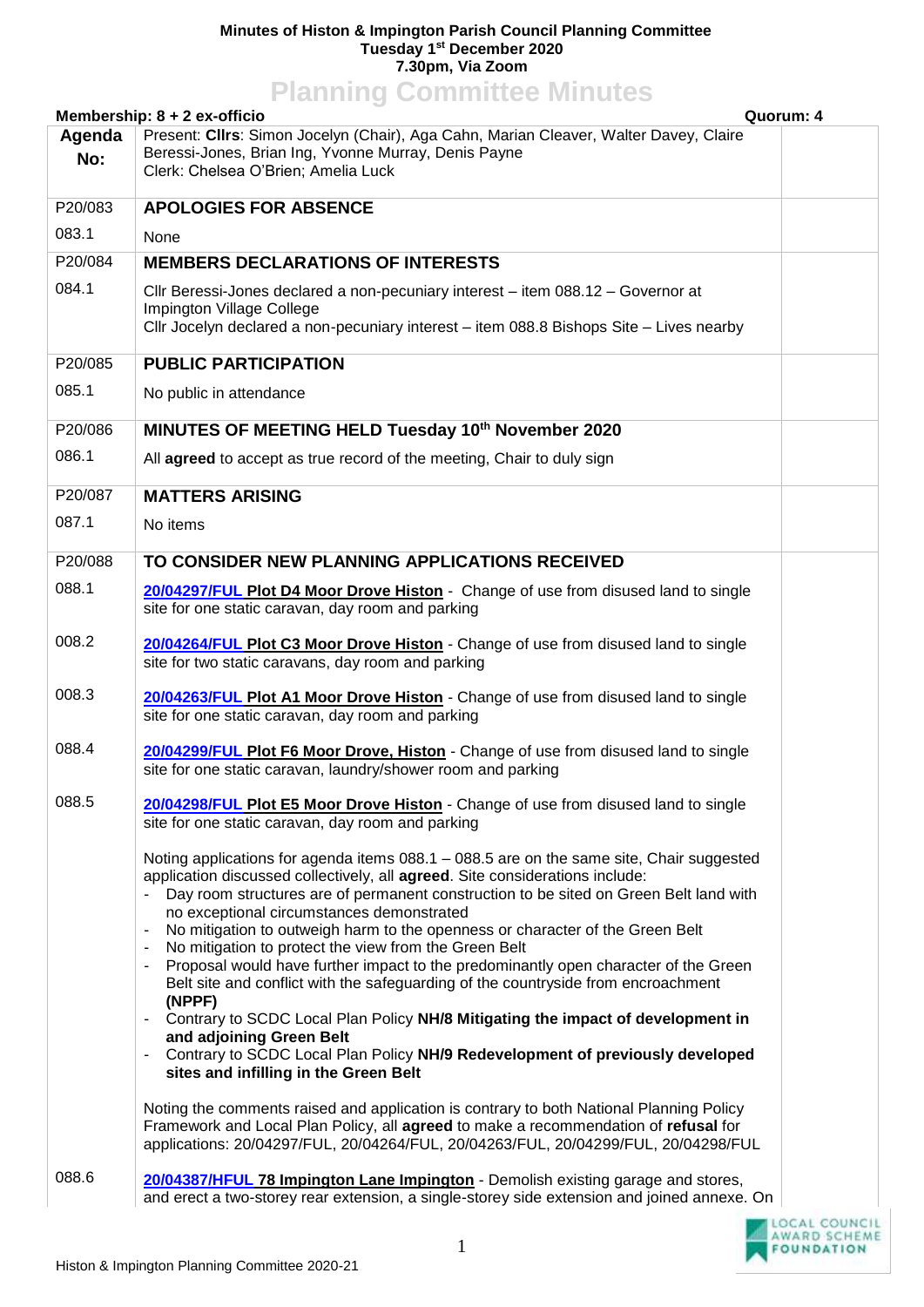|         | inspection of plans, members request Case Officer to review the impact of the extension to<br>the neighbouring property first floor window to ensure minimal loss of amenity. All in favour<br>to make a recommendation of approval, conditioning contractor parking and deliveries to<br>be within the curtilage and restricted times noting proximity to school and TRO in place<br>during peak school hours on Impington Lane/New Road. If parking/deliveries within the<br>curtilage is not possible, request for vehicles not to be parked on Impington Lane noting<br>main school and bus route and major development still underway with frequent deliveries                                                                                                                                                                                              |  |
|---------|------------------------------------------------------------------------------------------------------------------------------------------------------------------------------------------------------------------------------------------------------------------------------------------------------------------------------------------------------------------------------------------------------------------------------------------------------------------------------------------------------------------------------------------------------------------------------------------------------------------------------------------------------------------------------------------------------------------------------------------------------------------------------------------------------------------------------------------------------------------|--|
| 088.7   | 20/04424/HFUL 5 Burrough Field Impington - Rear single storey extension and link to<br>existing garage. All agreed to make a recommendation of approval                                                                                                                                                                                                                                                                                                                                                                                                                                                                                                                                                                                                                                                                                                          |  |
| 088.8   | 20/03690/S73 The Bishops Site Old Station Yard Cambridge Road, Impington -<br>Variation of condition 2 (Approved plans) of planning permission S/0671/17/FL minor<br>material amendment to include adjustments to the dwelling mix, cycle parking and refuse<br>storage, removal of one car parking space, provision of a pedestrian ramp, external<br>alterations to the fenestration to include revisions to two balconies, adjustments for final<br>storey heights and atrium roof extended to incorporate lift overrun and provide maintenance<br>access to flat roof. Noting amendments address previous concerns raised, all agreed to<br>make a recommendation of approval                                                                                                                                                                                |  |
| 088.9   | S/0035/17/FL 2 Primes Corner Histon - Erection of 1. Potting/packing shed. 2. 20' steel<br>container. 3. Pump house / chemicals store. 4. 2 No. polytunnels. 5. Glasshouse at the rear<br>of the garage. Both Clerk and Cllr Payne had contacted the Case Officer noting the limited<br>and poor quality of information available to comment on. Noting site is within the Green<br>Belt, application does not specify proposed materials or proposed location. All agreed to<br>make a recommendation a refusal, based on the information provided, members were<br>unable ascertain the true impact to the Green Belt from the proposed permanent structure<br>and impact to properties on Prime Corner noting the use of the site is for employment and<br>possibly generating more traffic and employee movement.                                            |  |
| 088.10  | 20/04631/HFUL 46 Orchard Road Histon - Proposed two storey side and single storey<br>rear extensions, rendering and window replacement. Noting addition of a bedroom,<br>members request two parking spaces are allocated off-road to ensure on-street parking is<br>not impacted. All agreed to make a recommendation of approval                                                                                                                                                                                                                                                                                                                                                                                                                                                                                                                               |  |
| 088.11  | 20/04666/HFUL 29 Pepys Terrace Impington - Side and rear extension. On inspection of<br>plans, all agreed to make a recommendation of refusal as application does not meet policy<br>as set out in the Histon & Impington Neighbourhood Plan.<br>Pepys Terrace is a listed Restricted Street in the Histon & Impington<br>Neighbourhood Plan (Table2 HIM05) all parking must be provided off the road<br>Application does not meet parking standards for a 4 bedroom dwelling as outlined in the<br>Histon & Impington Neighbourhood Plan Table3 HIMO5)<br>If SCDC are minded to approve, application will require construction management plan and<br>scheme for deliveries and contractor parking noting Pepys Terrace is narrow in character<br>and congested                                                                                                 |  |
| 088.12  | <b>CCC/20/073/FUL Impington Village College</b> - Proposed ground source heat pump to<br>serve Impington Sports Centre including heat pumps, storage/buffer vessels, means of<br>enclosure and a borehole array with connecting underground pipework. All agreed to make<br>a recommendation of approval                                                                                                                                                                                                                                                                                                                                                                                                                                                                                                                                                         |  |
| P20/089 | PLANNING CORRESPONDENCE RECEIVED                                                                                                                                                                                                                                                                                                                                                                                                                                                                                                                                                                                                                                                                                                                                                                                                                                 |  |
| 089.1   | <b>Consultation</b><br>Greater Cambridge Partnership Waterbeach to Cambridge Better Public Transport<br>and Active Travel - Consultation runs until 14th December 2020<br>Consultation Webpage - Click here. To agree response and delegate submission. Cllr<br>Jocelyn summarised project and shared views of neighbouring Parish Council. Initial<br>thoughts expressed included:<br>How affordable would the public transport be for residents to use?<br>Lack of clarity as to what is being proposed<br>Lack of transparency with regards to impact<br>$\overline{\phantom{0}}$<br>Data to support the need for the proposal and costs<br>$\overline{\phantom{0}}$<br>Has improving the existing public transport network been explored?<br>-<br>Radial route only, do not provide options to go around Cambridge without going<br>$\overline{\phantom{0}}$ |  |
|         | into Cambridge first                                                                                                                                                                                                                                                                                                                                                                                                                                                                                                                                                                                                                                                                                                                                                                                                                                             |  |